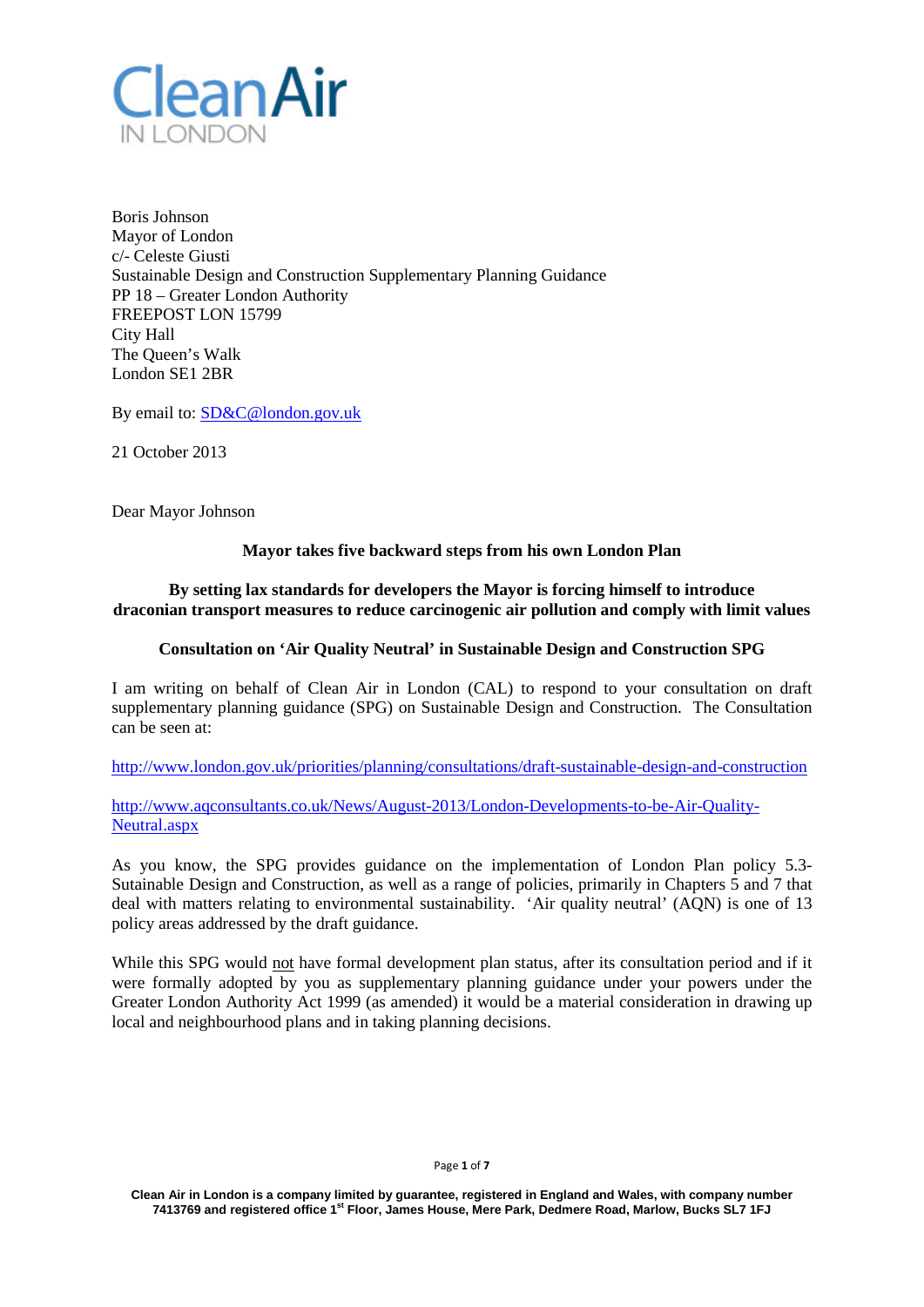

# **London Plan**

CAL has often said that the inclusion in the London Plan of a (largely) good Policy 7.14 on Air quality may have been your biggest environmental and public health achievement in your first term. The London Plan can be seen at:

<http://www.london.gov.uk/priorities/planning/london-plan>

[http://cleanairinlondon.org/indoor-air-quality/eight-wins-for-clean-air-in-london-in-new-london](http://cleanairinlondon.org/indoor-air-quality/eight-wins-for-clean-air-in-london-in-new-london-plan/attachment/cal-155-london-plan_policy-7-14_pages-229-to-231_v2/)[plan/attachment/cal-155-london-plan\\_policy-7-14\\_pages-229-to-231\\_v2/](http://cleanairinlondon.org/indoor-air-quality/eight-wins-for-clean-air-in-london-in-new-london-plan/attachment/cal-155-london-plan_policy-7-14_pages-229-to-231_v2/)

In particular, Policy 7.14 requires:

*"Development proposals should:*

*a…*

*b…*

*c. be at least 'air quality neutral' and not lead to further deterioration of existing poor air quality (such as areas designated at 'Air Quality Management Areas (AQMAs).*

This policy is supported by an unambiguous earlier commitment in the Mayor's Air Quality Strategy (MAQS) to 'ensure that no new development has a negative impact on air quality in London'.

CAL was concerned when you subsequently and belatedly sought to define *'Air quality neutral'* in the Glossary of the London Plan as *'Best available techniques to be applied to minimise pollutant emissions'.* Further, CAL had seen no evidence that you had consulted on the Glossary definition of 'Air quality neutral' before publishing it alongside the London Plan. CAL therefore asked you to delete the definition because it was inaccurate and inconsistent with the statutory London Plan.

As you know, a development which merely seeks to 'minimise' its emissions may very well still contribute to an overall increase in air pollution – which is clearly at odds with the commitment in the MAQS. Given that many parts of London continue to exceed statutory limit values by a factor or two or more, leading to serious and well-documented adverse effects on public health, the MAQS commitment should itself be regarded as a minimum. It is vital, therefore, that the meaning of AQN, which is perfectly clear, is not undermined through flexibility of interpretation.

CAL welcomes therefore your confirmation on 11 October 2013 that the definition of 'Air quality neutral' has been deleted from the 'Glossary' to the London Plan.

## **Response**

It remains vital that the meaning of AQN, which is perfectly clear, is not undermined through flexibility of interpretation.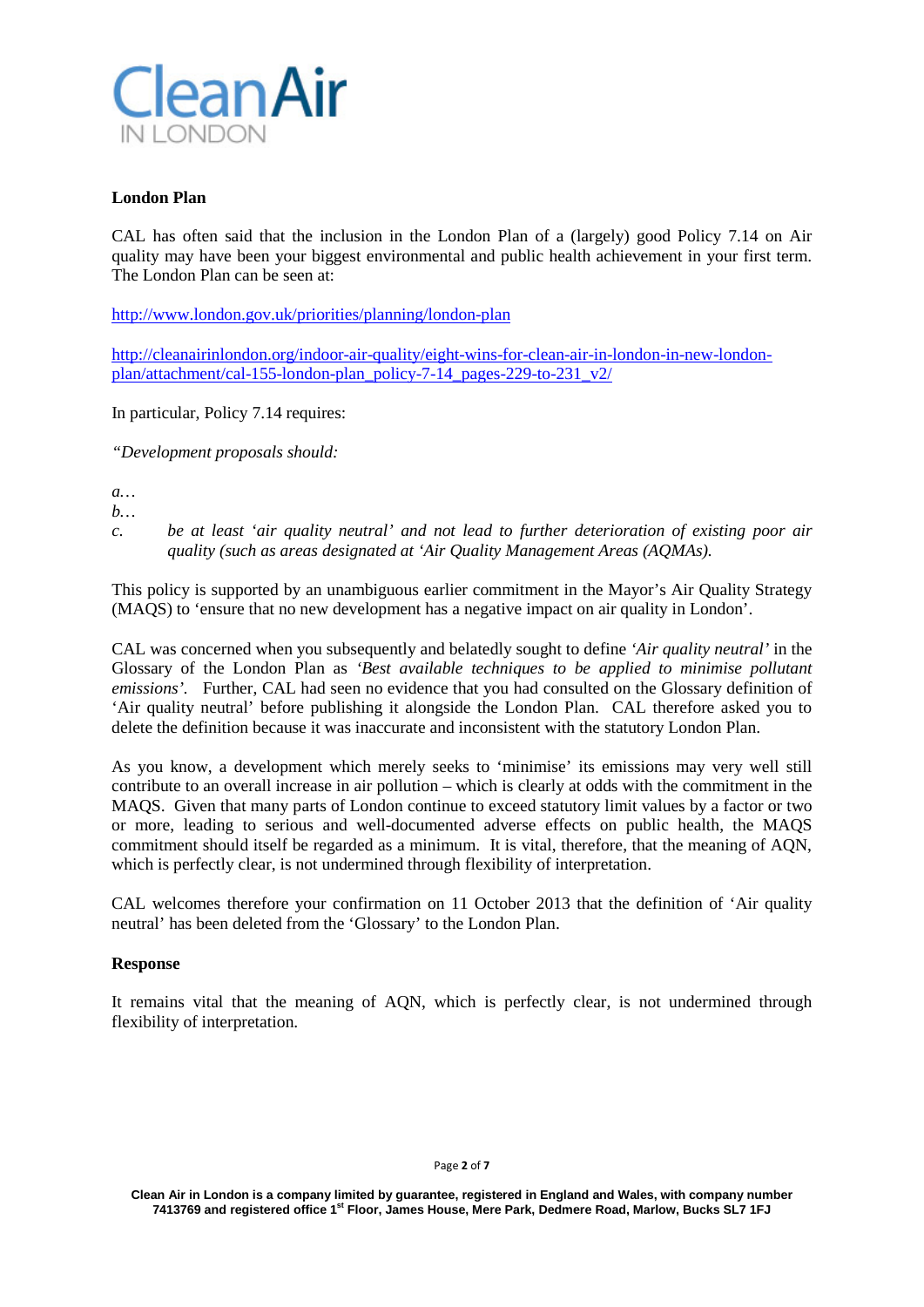

Having produced a (largely) good Air quality Policy 7.14 in the London Plan and deleted the wrong definition of AQN, CAL is gravely concerned you are proposing to take backward steps in the proposed guidance on AQN in the Sustainable Design and Construction SPG.

CAL's comments on the current consultation include:

## 1. **Concentrations not emissions**

The guidance is fundamentally flawed and appears to be re-introducing the approach deleted this month from the Glossary of the London Plan i.e. a focus on emissions not concentrations.

Air quality can only be judged in terms of concentrations not emissions. That is why WHO guidelines and legal limits are defined in terms of concentrations not emissions. Indeed the MAQS published in December 2010 stated:

*"Air quality is measured in terms of concentrations – the amount of a pollutant that is present in the air that you breathe."* Page 2

*"Making new developments 'air quality neutral or better' - by making better use of the planning system to ensure no new development has a negative impact on air quality in London."* Page 101

*"Making new developments 'air quality neutral or better' - by making better use of the planning system to ensure no new development has a negative impact on air quality in London."* Page 107

Further, the proposed new guidance is based around emissions of oxides of nitrogen (NOx) instead of nitrogen dioxide  $(NO<sub>2</sub>)$ . Given that nitrogen monoxide  $(NO)$  is not harmful or subject to WHO guidelines or legal limits, you are again weakening the link between emissions from developments and air pollution. In particular, with  $NO<sub>2</sub>$  emissions rising as a percentage of  $NO<sub>X</sub>$ in recent years, the AQN guidance will continue to get further out of touch with reality.

Your new guidance on AQN seems designed to create a raft of loopholes for developers and others rather than protect Londoners and drive positive change. Please scrap the guidance and rewrite it based on concentrations.

#### 2. **Exclusions**

The AQN guidance excludes many important forms of development. For example, 'housing' is not mentioned with schools, hospitals, care homes and nurseries despite it being included very specifically in the London Plan.

The AQN guidance is at odds with the London Plan requirements for AQN which apply to all developments. For example, the Draft SPG says *"Air quality assessments are required for major developments where…"* Paragraph 4.3.4 on page 105. It also defines 'exceedances' as a 'period of time' when they are nothing of the sort (note 65).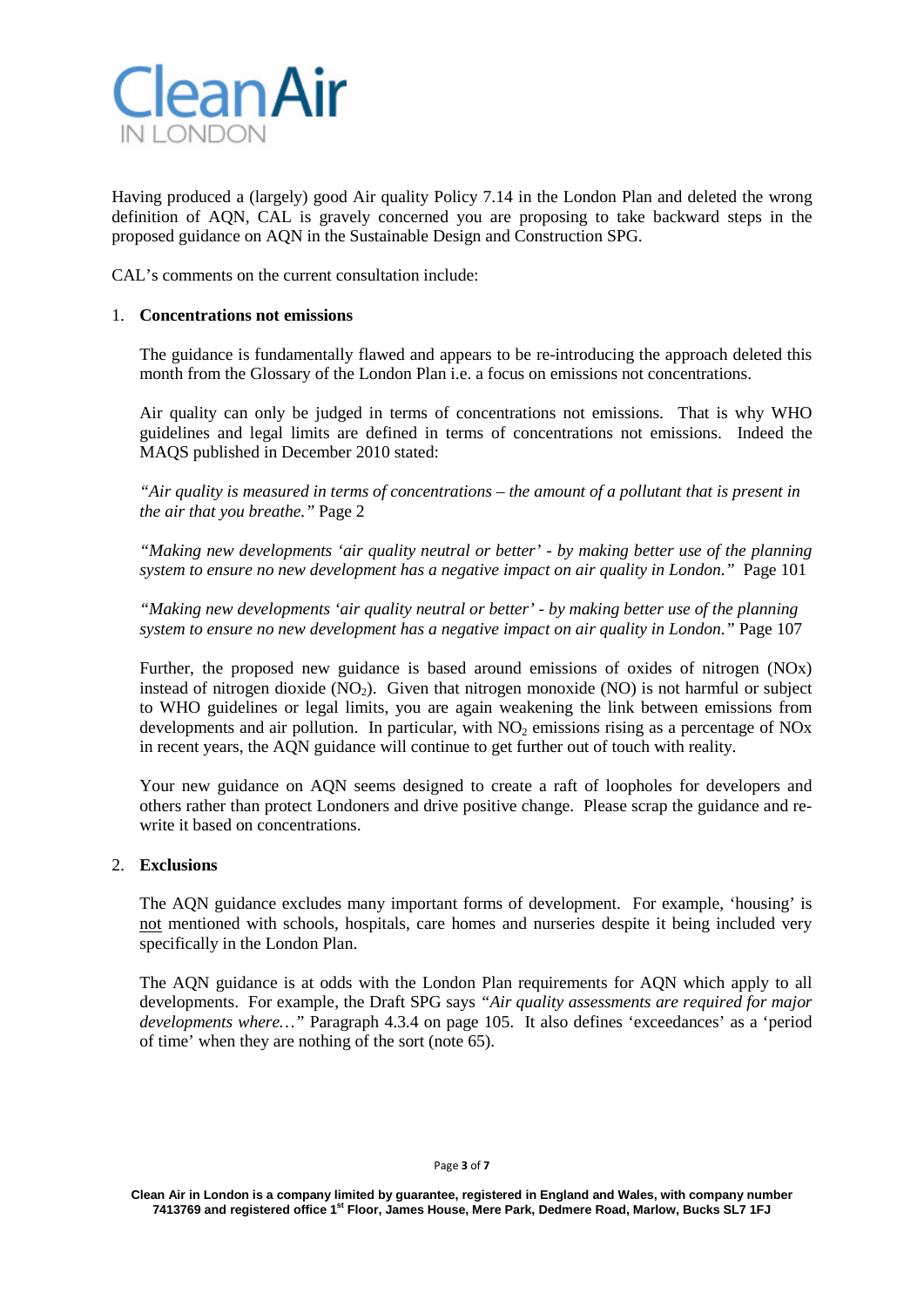

Major developments are defined in the London Plan as being developments:

- for 10 or more residential dwellings (or where the number is not given, an area of more than 0.5 ha); or
- for all other uses, where the floor space is 1,000 sq m or more (or the site area is 1 ha or more).

It seems commercial and domestic buildings are excluded. See paragraphs 4.3.14 and 4.3.21.

Further the report titled 'Air Quality Neutral Planning Support: GLA 80371' suggests it would be inappropriate to apply the AQN policy to industrial installations that fall under Environmental Permitting Regulations and major transport infrastructure development, such as that proposed by Transport for London, which is assessed using the Transport Advisory Guidance (TAG) methodology. As you know the TAG guidance proved inadequate when used to assess the removal of the M4 bus lane.

Amazingly, the guidance would exclude you from the obligations in your own London Plan and other developments. Please ensure the guidance covers all developments.

## 3. **Emissions inventory**

For the reasons stated above the AQN guidance should be based on concentrations not emissions. If emissions are included in any way at all in AQN guidance they should be based on the most upto-date emission factors and real world data.

You published the Draft SPG on 30 July, nearly three weeks after the publication of the London Atmospheric Emissions Inventory (LAEI) 2010 on 10 July 2013. There was plenty of time to update the Draft SPG to include LAEI 2010 data which you also published.

<http://data.london.gov.uk/datastore/package/london-atmospheric-emissions-inventory-2010>

Why were the benchmarks and standards not updated therefore as recommended by your own consultants who stated *'As the benchmarks are founded on a variety of input assumptions, they*  will need to be reviewed and updated on a regular basis, ideally to coincide with updated *versions of the LAEI'*? See paragraph 3.1 of their report.

CAL draws your attention to the presentation showing that like-for-like total NOx and  $PM_{10}$ emissions are 13% and 150% higher in the LAEI 2010 than in the LAEI 2008:

[http://www.londonair.org.uk/london/asp/LAQNSeminar/pdf/June2013/David\\_Dajnak\\_Emissions](http://www.londonair.org.uk/london/asp/LAQNSeminar/pdf/June2013/David_Dajnak_Emissions_and_Modelling_Remapping_London%E2%80%99s_Air_pollution.pdf) and Modelling Remapping London%E2%80%99s Air pollution.pdf

By using low emissions estimates, based on the LAEI 2008, to define benchmarks and standards you are setting hopelessly lax targets for developments. Please use LAEI 2010 data for any emissions estimates updated as below.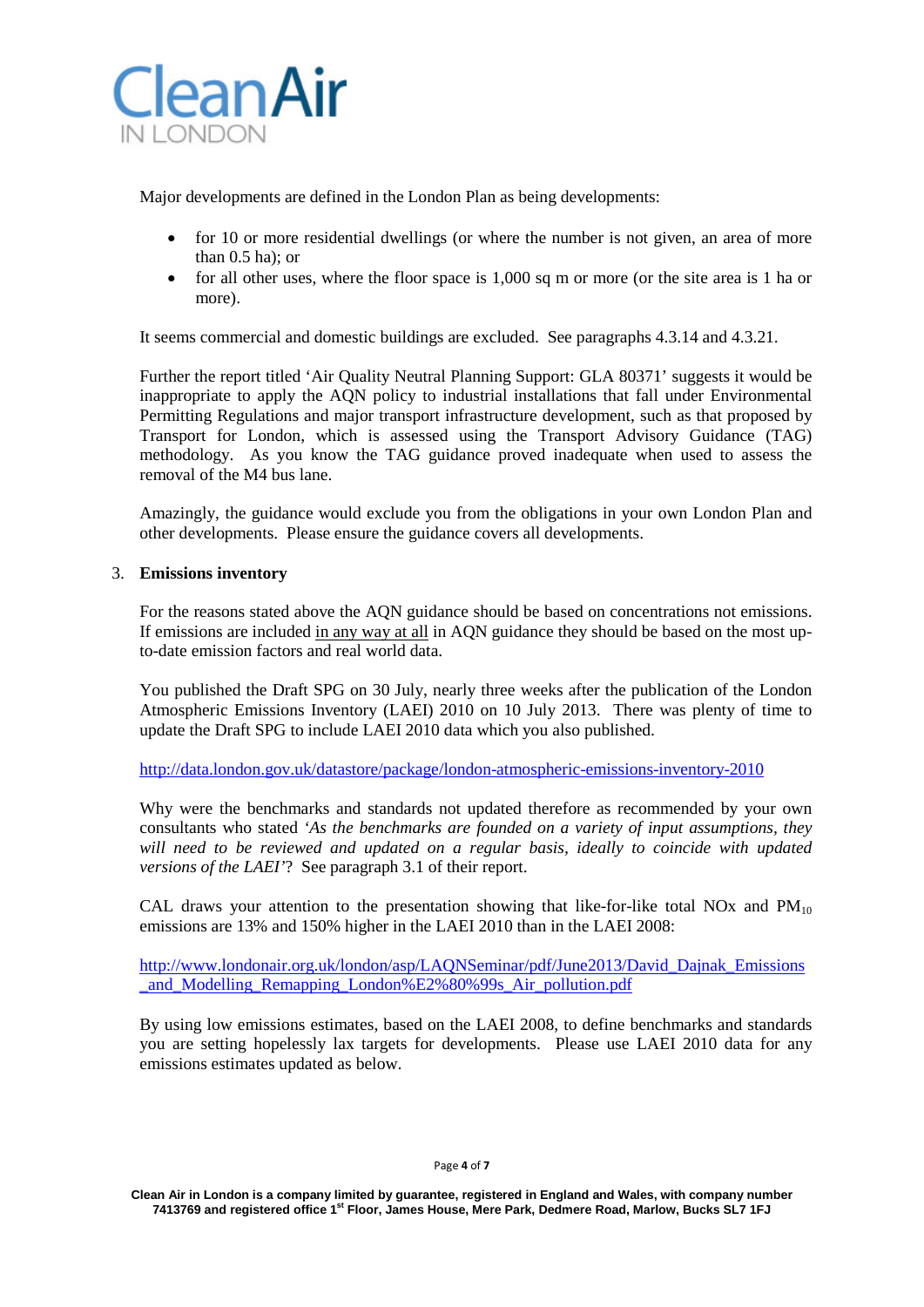

## 4. **Real world emissions**

CAL draws your attention to:

[http://www.londonair.org.uk/london/asp/LAQNSeminar/pdf/June2013/David\\_Carslaw\\_New\\_find](http://www.londonair.org.uk/london/asp/LAQNSeminar/pdf/June2013/David_Carslaw_New_findings_from_vehicle_emission_remote.pdf) [ings\\_from\\_vehicle\\_emission\\_remote.pdf](http://www.londonair.org.uk/london/asp/LAQNSeminar/pdf/June2013/David_Carslaw_New_findings_from_vehicle_emission_remote.pdf)

<http://www.londonair.org.uk/london/asp/news.asp?NewsId=RemoteNO2&StartIndex=11>

## [http://uk-](http://uk-air.defra.gov.uk/reports/cat05/1307161149_130715_DefraRemoteSensingReport_Final.pdf)

[air.defra.gov.uk/reports/cat05/1307161149\\_130715\\_DefraRemoteSensingReport\\_Final.pdf](http://uk-air.defra.gov.uk/reports/cat05/1307161149_130715_DefraRemoteSensingReport_Final.pdf)

CAL estimates these show real world NOx and  $NO<sub>2</sub>$  emissions from road transport to be some 10% to 30% higher than those your included in the LAEI 2010 which were 15% higher than those included in LAEI 2008.

Please use LAEI 2010 data for any emissions estimates updated for the latest real world emissions factors based on the research by Carslaw at al.

## 5. **Emissions benchmarks and standards for buildings, transport, solid biomass and CHP plant**

Given the above, it is particularly troubling that you are proposing emissions benchmarks and standards based on hopelessly out-of-date emissions inventories. Worse, you propose then to give developers carte blanche by saying: *'Developments that do not exceed these benchmarks will be considered to avoid any increase in NOx and PM emissions across London as a whole and therefore [be] 'air quality neutral'*.

Please ensure that any emission factors supporting AQN guidance meet three tests:

- they are based on the LAEI 2010 updated for the real world emissions results produced by Carslaw et al. It would be totally unacceptable to launch this guidance based on the out-of-date LAEI 2008.
- they are **technology neutral** rather than a series of laxer standards for more polluting technologies i.e. specify a single lowest emission standard for all boilers and CHP plant that is based on the 'best available technique' i.e. ultra-low NOx gas plant. Otherwise, we are likely to see a proliferation across London of the cheapest most polluting technologies e.g. diesel, biodiesel or solid biomass boilers and/or CHP plant.
- any benchmarks and/or standards used must be **updated**, not just reviewed, at least **annually** to ensure they achieve at least 'air quality neutrality' and improve air quality.

CAL is concerned you are making it easy for developers to include diesel, solid biomass or other biofuel CHP plant or boilers within Greater London. CAL has long said that there should be no additional emission sources in London until legal limits are met and certainly no biomass burning on any site within the gas grid. Diesel exhaust, particulate matter and outdoor air pollution have all been classified as carcinogenic to humans by the World Health Organisation.

Page **5** of **7**

**Clean Air in London is a company limited by guarantee, registered in England and Wales, with company number 7413769 and registered office 1st Floor, James House, Mere Park, Dedmere Road, Marlow, Bucks SL7 1FJ**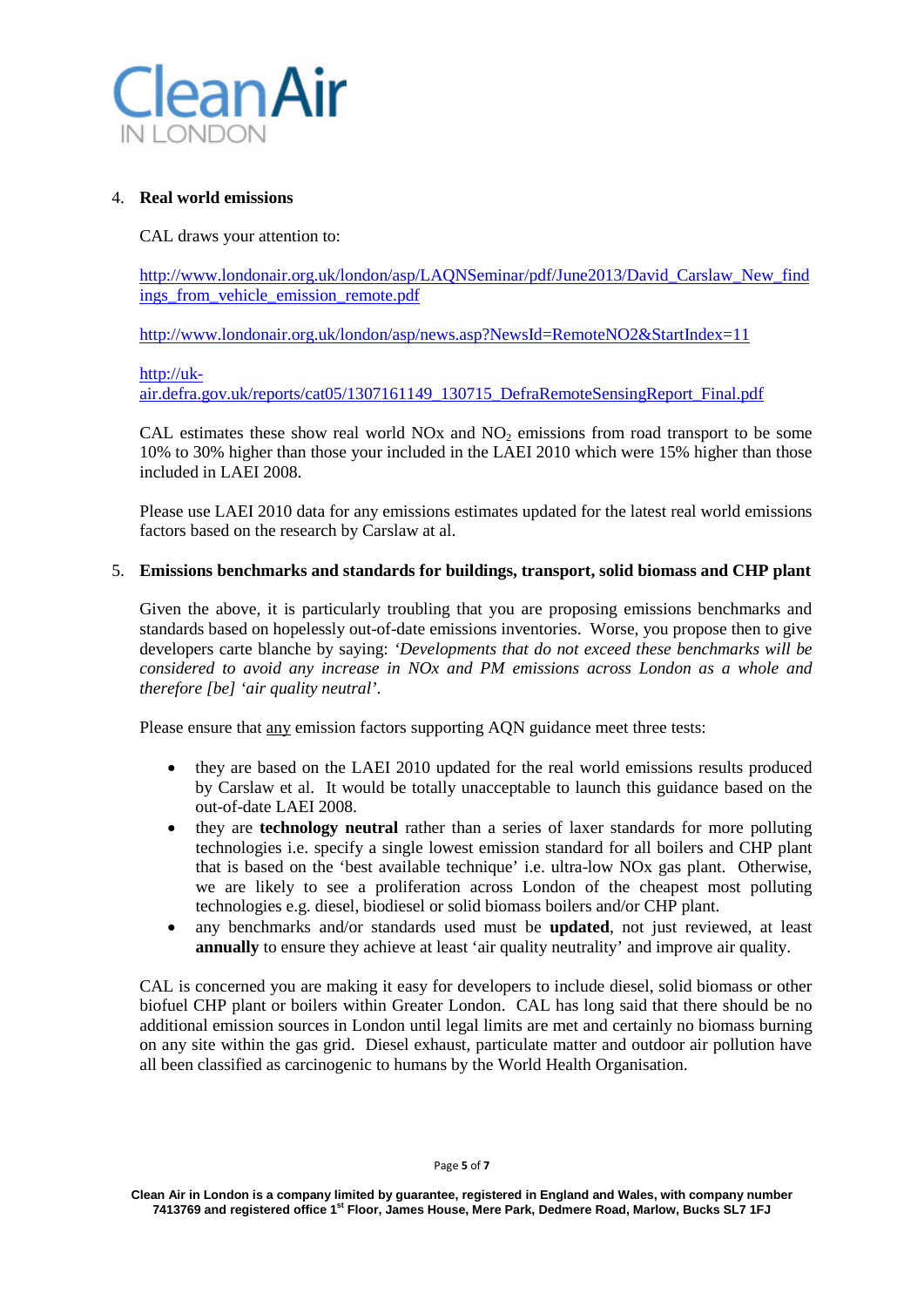

CAL has heard that total NOx emissions from CHP and/or boilers in one or more London boroughs may soon equal the total such emissions for road transport in that borough. If confirmed, this would be deeply troubling.

## **6. 'Emerging' guidance on 'Control of dust and emissions during construction and demolition'**

CAL notes that the consultation on the 'Control of dust and emissions during construction and demolition SPG' was only launched on 2 September i.e. more than a month after the consultation on AQN. This has given no time to consider it properly. Please wait therefore for comments on that guidance before finalising your response to this consultation on AQN.

## 7. **Off-setting**

CAL opposed strongly your decision to include off-setting in the London Plan. Off-setting is fundamentally flawed for three main reasons:

- off-setting ever-increasing emissions can never be a sustainable strategy since sooner or later the off-set mechanism runs out of capacity to address the problem. A similar example would be to rely on tree planting to offset carbon emissions.
- even onsite off-setting means that people are exposed inevitably to harmful emissions between the source of emissions and the off-set mechanism e.g. between tail pipes and a greenwall or green infrastructure.
- off-setting offsite is even worse as it raises the most serious issues of inequity and environmental justice. Imagine, for example, a new housing development for the poor which fails to mitigate air pollution on site and is allowed to improve air quality in a rich area some distance away.

The only sustainable strategy is to reduce and mitigate fully emissions at their source.

#### 8. **Greenwalls or 'green infrastructure'**

Greenwalls may look beautiful. However, even the guidance acknowledges they have a *'small but beneficial effect'*. Paragraph 4.3.8. CAL understands that ENDS estimated, based on the Mayor's own 'Clean Air Fund – End of Programme Report' in January 2013, that greenwalls cost over 40 times (£/kg) as much as measures to reduce emissions directly at source e.g. retro-fitting vehicles.

#### 9. **Exposure reduction**

CAL welcomes your recommendation that developers adhere to EN 13779:2007 to ensure that air filters are fitted and regularly maintained. However, the AQN guidance wrongly limits this recommendation to areas of 'poor air quality' whereas this British and European standard applies to all locations. Please amend the guidance accordingly.

**Clean Air in London is a company limited by guarantee, registered in England and Wales, with company number 7413769 and registered office 1st Floor, James House, Mere Park, Dedmere Road, Marlow, Bucks SL7 1FJ**